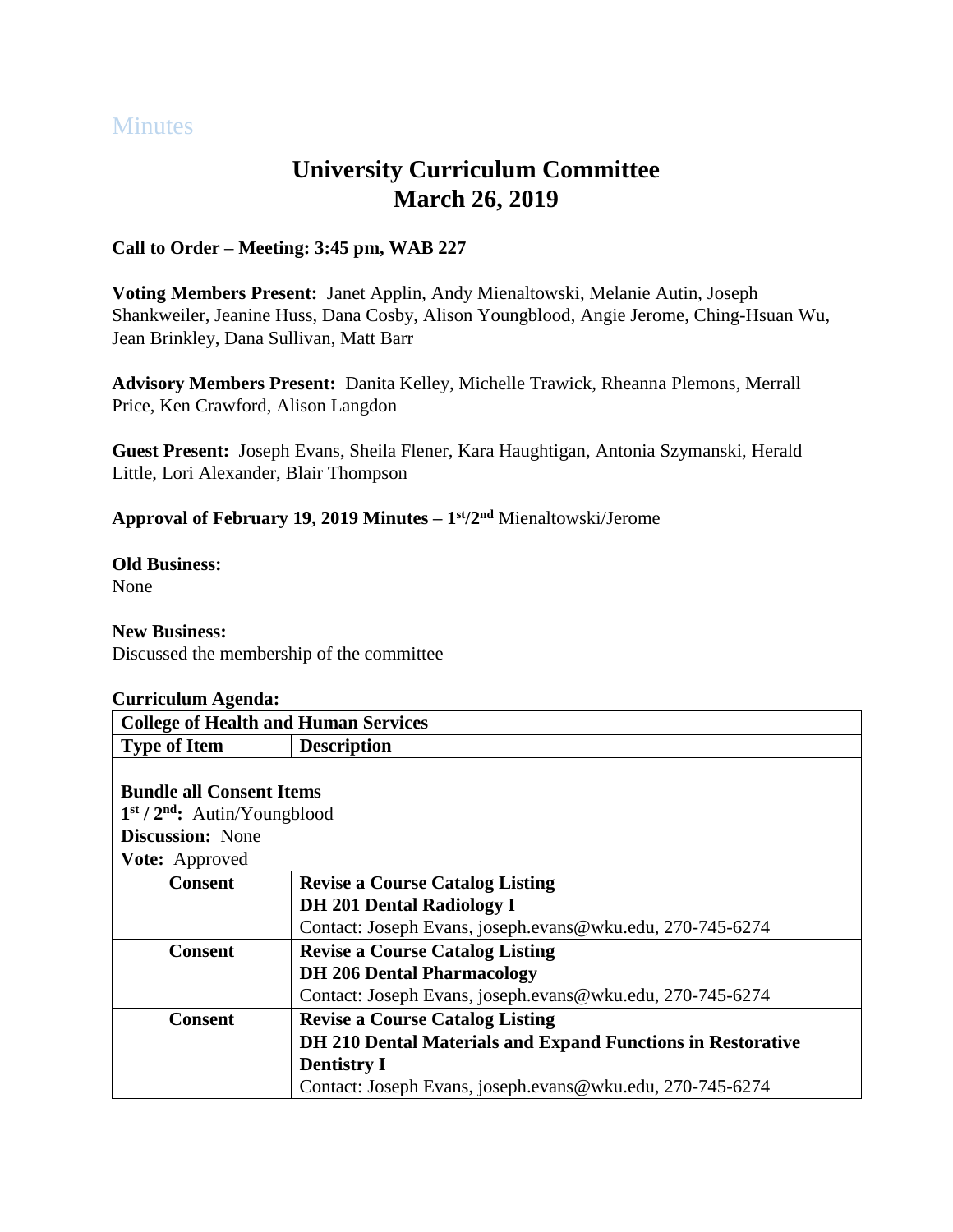| <b>Consent</b>      | <b>Revise a Course Catalog Listing</b>                              |
|---------------------|---------------------------------------------------------------------|
|                     | DH 226 Dental Materials and Expanded Functions in Restorative       |
|                     | <b>Dentistry II</b>                                                 |
|                     | Contact: Joseph Evans, joseph.evans@wku.edu, 270-745-6274           |
| <b>Consent</b>      | <b>Revise a Course Catalog Listing</b>                              |
|                     | <b>DH 270 Pre-Clinical Dental Hygiene</b>                           |
|                     | Contact: Joseph Evans, joseph.evans@wku.edu, 270-745-6274           |
| <b>Consent</b>      | <b>Revise a Course Catalog Listing</b>                              |
|                     | <b>DH 271 Clinical Dental Hygiene I</b>                             |
|                     | Contact: Joseph Evans, joseph.evans@wku.edu, 270-745-6274           |
| <b>Consent</b>      | <b>Revise a Course Catalog Listing</b>                              |
|                     | <b>DH 324 Practice Management and Ethics</b>                        |
|                     | Contact: Joseph Evans, joseph.evans@wku.edu, 270-745-6274           |
| <b>Consent</b>      | <b>Revise a Course Catalog Listing</b>                              |
|                     | <b>DH 370 Clinical Dental Hygiene II</b>                            |
|                     | Contact: Joseph Evans, joseph.evans@wku.edu, 270-745-6274           |
| <b>Consent</b>      | <b>Suspend a Program</b>                                            |
|                     | 243/243P Health Information Management Associate Degree             |
|                     | Contact: Jan Hunt-Shepherd, jan.hunt-shepherd@wku.edu; 270-745-3548 |
| <b>Consent</b>      | <b>Suspend a Program</b>                                            |
|                     | <b>370 Family Home Visiting Minor</b>                               |
|                     | Contact: Darbi Haynes-Lawrence, Darbi.Haynes-Lawrence@WKU.edu,      |
|                     | 5-2525                                                              |
| <b>Consent</b>      | <b>Suspend a Program</b>                                            |
|                     | 596 RN to BSN                                                       |
|                     | Contact: Carol Evans, Carol.evans@wku.edu, 270-745-4589             |
|                     | Lori Alexander, Lori.alexander@wku.edu, 270-745-4078                |
| <b>Action</b>       | <b>Multiple Revisions to a Course</b>                               |
| $1st/2nd$ :         | <b>IDFM 223 Textiles</b>                                            |
| Mienaltowski/       | Contact: Sheila Flener, Sheila.flener@wku.edu, 270-745-4105         |
| Youngblood          | Discussion: Changing because of scheduling type.                    |
| Vote: Approved      |                                                                     |
| <b>Action</b>       | <b>Create a New Course</b>                                          |
| $1st/2nd$ :         | <b>HCA 450 Internship in Long-term Care</b>                         |
| Jerome/Mienaltowski | Contact: Melanie Eaton, melanie.eaton@wku.edu, 270-745-5854         |
| Vote: Approved      | <b>Discussion:</b> None                                             |
| <b>Action</b>       | <b>Revise a Program</b>                                             |
| $1st/2nd$ :         | 586/586P Baccalaureate of Science in Nursing                        |
| Autin/Youngblood    | Contact: Kara Haughtigan, kara.haughtigan@wku.edu, 745-6350         |
| Vote: Approved      | <b>Discussion: None</b>                                             |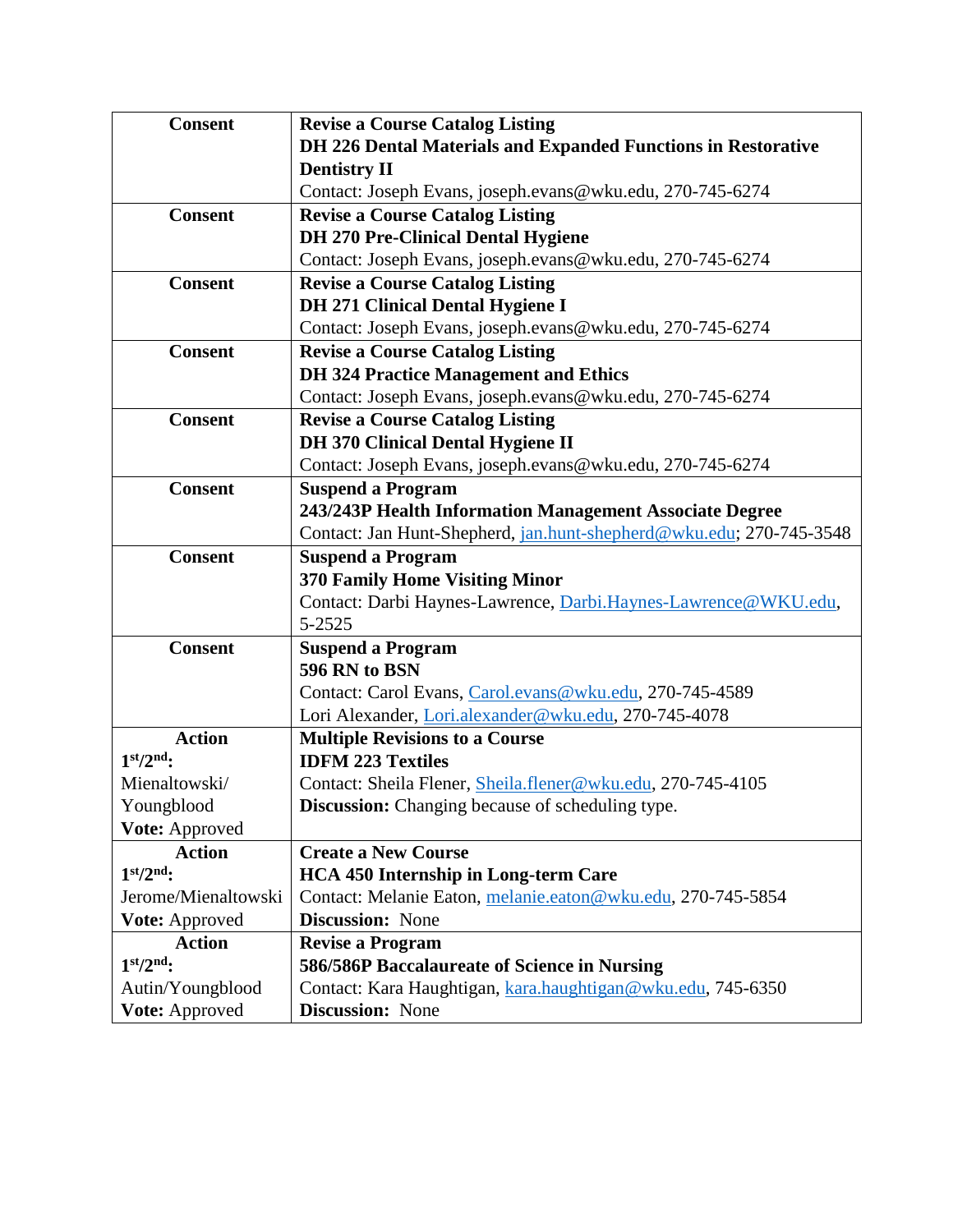| <b>Gordon Ford College of Business</b>     |                                                                            |
|--------------------------------------------|----------------------------------------------------------------------------|
| <b>Type of Action</b>                      | <b>Description of Item and Contact Information</b>                         |
| <b>Consent Items</b>                       |                                                                            |
| 1st/2 <sup>nd</sup> : Mienaltowski/Jerome  |                                                                            |
|                                            | <b>Discussion: Move to Action - ACCT-390</b>                               |
| <b>Vote:</b> Approve all remaining consent |                                                                            |
| <b>Consent Item</b>                        | <b>Action: Revise Course Prerequisite/Corequisites</b>                     |
|                                            | Item: ACCT 201                                                             |
|                                            | Contact person: Randall Kinnersley, Randall.kinnersley@wku.edu, 5-7054     |
| <b>Consent Item</b>                        | <b>Action: Revise Course Prerequisite/Corequisites</b>                     |
|                                            | Item: ACCT 300                                                             |
|                                            | Contact person: Randall Kinnersley, Randall.kinnersley@wku.edu, 5-7054     |
| <b>Consent Item</b>                        | <b>Action: Revise Course Prerequisite/Corequisites</b>                     |
|                                            | Item: ACCT 301                                                             |
|                                            | Contact person: Randall Kinnersley, Randall.kinnersley@wku.edu, 5-7054     |
| <b>Consent Item</b>                        | <b>Action: Revise Course Prerequisite/Corequisites</b>                     |
|                                            | Item: ACCT 303                                                             |
|                                            | Contact person: Randall Kinnersley, Randall.kinnersley@wku.edu, 5-7054     |
| <b>Consent Item</b>                        | <b>Action: Revise Course Prerequisite/Corequisites</b>                     |
|                                            | Item: ACCT 310                                                             |
|                                            | Contact person: Randall Kinnersley, Randall.kinnersley@wku.edu, 5-7054     |
| <b>Consent Item</b>                        | <b>Action: Revise Course Prerequisite/Corequisites</b>                     |
|                                            | Item: ACCT 312                                                             |
|                                            | Contact person: Randall Kinnersley, Randall.kinnersley@wku.edu, 5-7054     |
| <b>Consent Item</b>                        |                                                                            |
| <b>Moved to Action</b>                     | <b>Action: Revise Course Prerequisite/Corequisites</b><br>Item: ACCT 390   |
| $1st/2nd$ :                                | Contact person: Randall Kinnersley, Randall.kinnersley@wku.edu, 5-7054     |
| Youngblood/Autin                           | <b>Discussion:</b> Friendly Amendment – Prerequisitie wording $-$ ACCT 300 |
| Vote: Approved                             | with a minimum grade of $C$ .                                              |
|                                            |                                                                            |
| <b>Consent Item</b>                        | <b>Action: Revise Course Prerequisite/Corequisites</b>                     |
|                                            | Item: ACCT 401                                                             |
|                                            | Contact person: Randall Kinnersley, Randall.kinnersley@wku.edu, 5-7054     |
| <b>Consent Item</b>                        | <b>Action: Revise Course Prerequisite/Corequisites</b>                     |
|                                            | Item: ACCT 402                                                             |
|                                            | Contact person: Randall Kinnersley, Randall.kinnersley@wku.edu, 5-7054     |
| <b>Consent Item</b>                        | <b>Action: Revise Course Prerequisite/Corequisites</b>                     |
|                                            | Item: ACCT 420                                                             |
|                                            | Contact person: Randall Kinnersley, Randall.kinnersley@wku.edu, 5-7054     |
| <b>Consent Item</b>                        | <b>Action: Revise Course Prerequisite/Corequisites</b>                     |
|                                            | Item: ACCT 430                                                             |
|                                            | Contact person: Randall Kinnersley, Randall.kinnersley@wku.edu, 5-7054     |
| <b>Consent Item</b>                        | <b>Action: Revise Course Prerequisite/Corequisites</b>                     |
|                                            | Item: ACCT 431                                                             |
|                                            | Contact person: Randall Kinnersley, Randall.kinnersley@wku.edu, 5-7054     |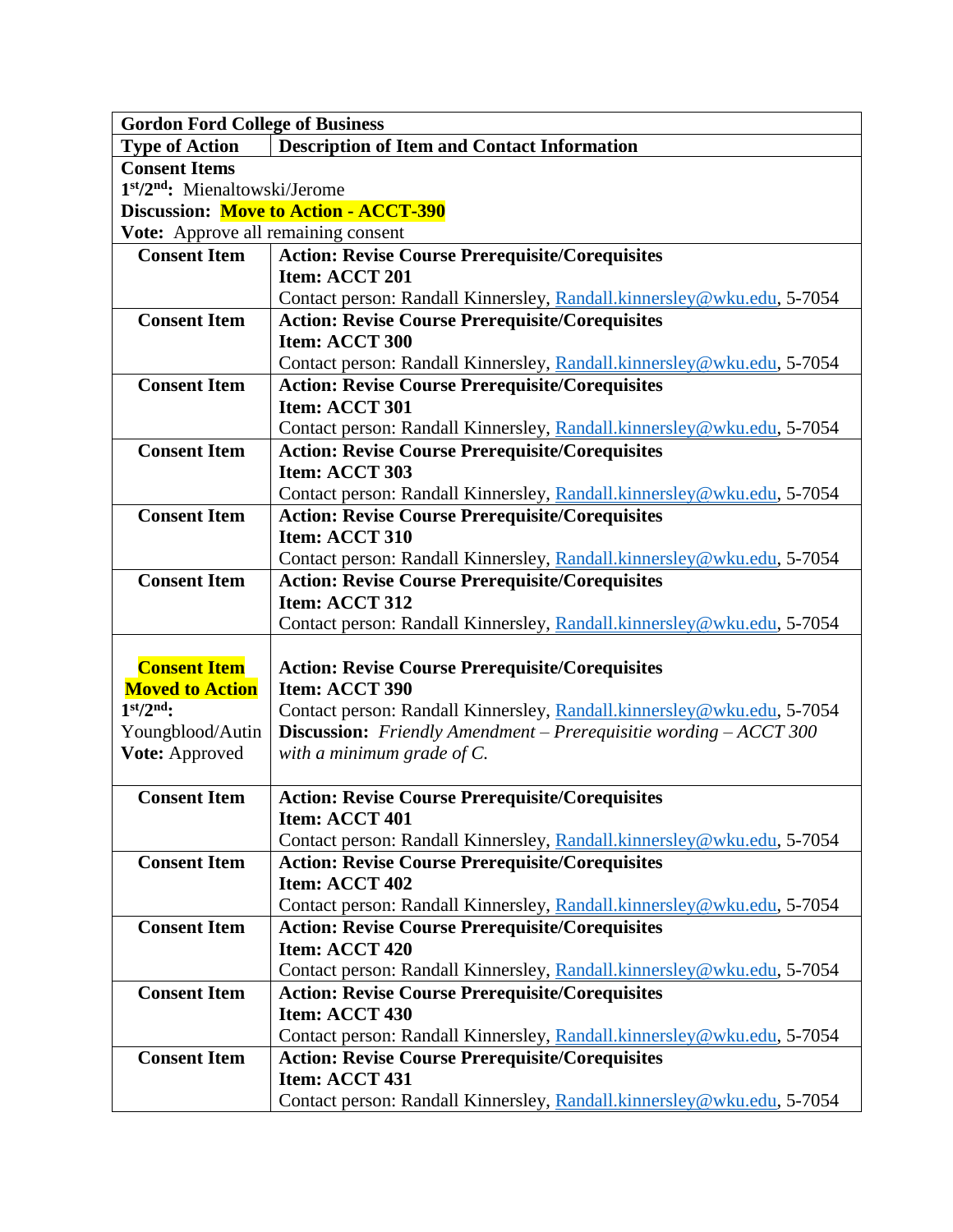| <b>Consent Item</b>   | <b>Action: Revise Course Prerequisite/Corequisites</b>                 |
|-----------------------|------------------------------------------------------------------------|
|                       | Item: ACCT 440                                                         |
|                       | Contact person: Randall Kinnersley, Randall.kinnersley@wku.edu, 5-7054 |
| <b>Consent Item</b>   | <b>Action: Revise Course Prerequisite/Corequisites</b>                 |
|                       | Item: ACCT 450                                                         |
|                       | Contact person: Randall Kinnersley, Randall.kinnersley@wku.edu, 5-7054 |
| <b>Consent Item</b>   | <b>Action: Revise Course Prerequisite/Corequisites</b>                 |
|                       | Item: ACCT 460                                                         |
|                       | Contact person: Randall Kinnersley, Randall.kinnersley@wku.edu, 5-7054 |
| <b>Action Item</b>    | <b>Action: Create a New Course</b>                                     |
| $1st/2nd$ :           | <b>Item: BA 170</b>                                                    |
| Jerome/Autin          | Contact person: Michelle Trawick, michelle.trawick@wku.edu, 5-8803     |
| <b>Vote: Approved</b> | <b>Discussion:</b> None                                                |
| <b>Action Item</b>    | <b>Action: Make Multiple Revisions</b>                                 |
| $1st/2nd$ :           | Item: ECON 420                                                         |
| Autin/Jerome          | Contact person: Alex Lebedinsky, alex lebedinsky@wku.edu, 5-3150       |
| <b>Vote:</b> Approved | <b>Discussion:</b> None                                                |

| <b>Ogden College of Science and Engineering</b>                                                                            |                                                                                                                                                          |
|----------------------------------------------------------------------------------------------------------------------------|----------------------------------------------------------------------------------------------------------------------------------------------------------|
| Type of item                                                                                                               | <b>Description of Item &amp; Contact Information</b>                                                                                                     |
| <b>All Consent Items</b><br>$1st/2nd$ : Jerome/Autin<br><b>Discussion:</b> None<br><b>Vote:</b> Approved all consent items |                                                                                                                                                          |
| <b>Consent</b>                                                                                                             | <b>Proposal to Delete a Course</b><br><b>BIOL 150, Investigative Biotechnology Core I, 3hrs</b><br>Contact: Scott Grubbs, scott.grubbs@wku.edu, x5048    |
| <b>Consent</b>                                                                                                             | <b>Proposal to Delete a Course</b><br><b>BIOL 151, Investigative Biotechnology Core II, 3 hrs</b><br>Contact: Scott Grubbs, scott.grubbs@wku.edu, x5048  |
| <b>Consent</b>                                                                                                             | <b>Proposal to Delete a Course</b><br><b>BIOL 153, Investigative Biotechnology Module, 1 hr</b><br>Contact: Scott Grubbs, scott.grubbs@wku.edu, x5048    |
| <b>Consent</b>                                                                                                             | <b>Proposal to Delete a Course</b><br><b>BIOL 401, Biology of Algae, 3</b><br>Contact: Scott Grubbs, scott.grubbs@wku.edu, x5048                         |
| <b>Consent</b>                                                                                                             | <b>Proposal to Reactive a Suspended Course</b><br>BIOL 175, University Experience - Biology, 2 hrs<br>Contact: Scott Grubbs, scott.grubbs@wku.edu, x5048 |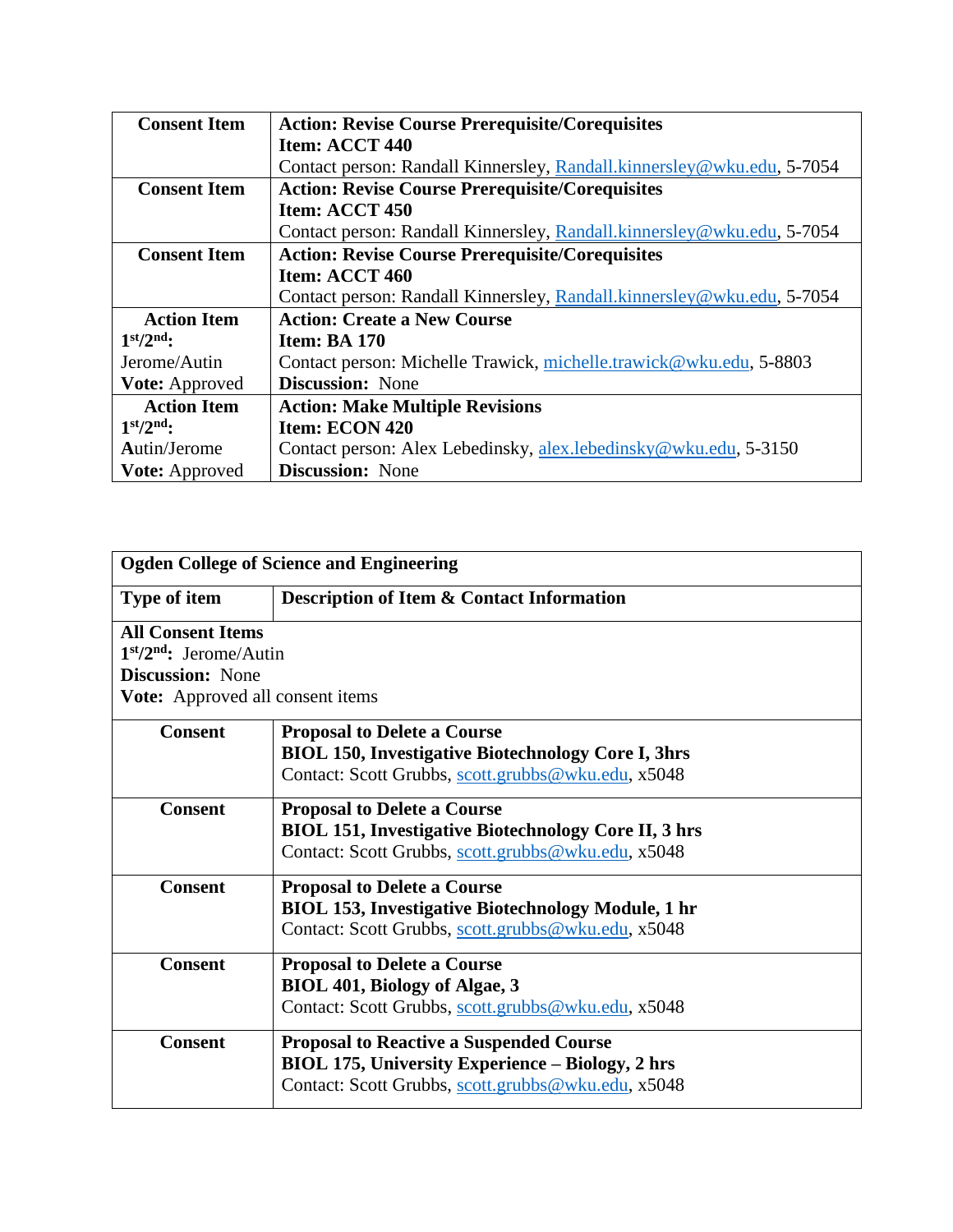| <b>Consent</b> | <b>Proposal to Reactive a Suspended Course</b><br><b>BIOL 483, Multivariate Methods in Biology, 3 hrs</b><br>Contact: Scott Grubbs, scott.grubbs@wku.edu, x5048 |
|----------------|-----------------------------------------------------------------------------------------------------------------------------------------------------------------|
| <b>Action</b>  | <b>Proposal to Revise a Program</b>                                                                                                                             |
| $1st/2nd$ :    | Ref. 747 and 747E, Psychological Science, 38-50 hrs                                                                                                             |
| Jerome/Cosby   | Contact: Andy Mienaltowski, Andrew.mienaltowski@wku.edu                                                                                                         |
| Vote: Approved | <b>Discussion: None</b>                                                                                                                                         |

| <b>Potter College of Arts &amp; Letters</b> |                                                                                   |
|---------------------------------------------|-----------------------------------------------------------------------------------|
| <b>Type of Item</b>                         | <b>Description of Item &amp; Contact Information</b>                              |
| <b>Consent</b>                              | <b>Proposal to Reactivate a Suspended Course</b>                                  |
| $1st/2nd$ :                                 | Item: FLK 477 – Folk Art/Technology                                               |
| Jerome/Youngblood                           | Contact: Ann Ferrell, ann.ferrell@wku.edu, 270-745-5896                           |
| Vote: Approved                              | <b>Discussion:</b> None                                                           |
| <b>Action</b>                               | <b>Proposal to Revise Course Credit Hours</b>                                     |
| $1st/2nd$ :                                 | Item: MUS 347 - Marching Band                                                     |
| Mienaltowski/Autin                          | Contact person: Scott Harris, scott.harris@wku.edu, 270-745-3751                  |
| Vote: Approved                              | <b>Discussion:</b> Students could take this for 1 or 2 hours, just revising hours |

| <b>College of Education and Behavioral Sciences</b>                       |                                                                                                                                                                                                                                                                                                                                           |
|---------------------------------------------------------------------------|-------------------------------------------------------------------------------------------------------------------------------------------------------------------------------------------------------------------------------------------------------------------------------------------------------------------------------------------|
| <b>Type of Action</b>                                                     | <b>Description of Item and Contact Information</b>                                                                                                                                                                                                                                                                                        |
| <b>Consent Item</b><br>$1st/2nd$ :<br>Mienaltowski/Huss<br>Vote: Approved | <b>Action: Revise Course Prerequisites/Corequisites/Special</b><br><b>Requirements</b><br><b>Item: PSY 310</b><br>Contact Person: Lisa Duffin, lisa.duffin@wku.edu, 5-6324<br><b>Discussion:</b> None                                                                                                                                     |
| <b>Action Item</b><br>$1st/2nd$ : Jerome/Huss<br><b>Vote:</b> Approved    | <b>Action: Proposal to Make Multiple Revisions to a Course</b><br>Item: EDU 250<br>Contact Person: Antonia Szymanski, Antonia.szymanski@wku.edu, 5-<br>5414<br><b>Discussion:</b> Gave background on why they are making these changes. The<br>number of observation hours changing or are they staying the same – They<br>stay the same. |